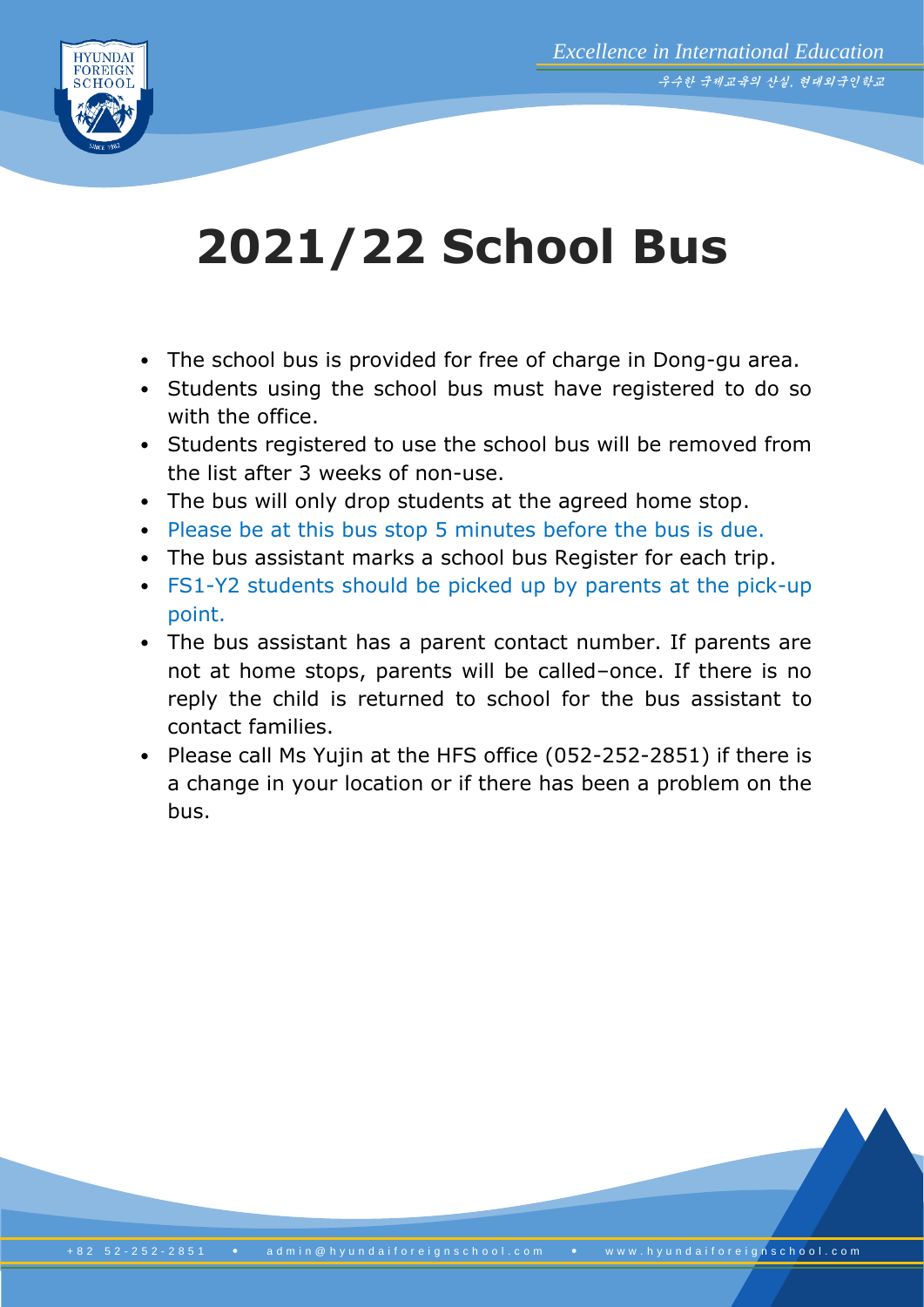



*(Last Updated April 2022)*

## **Morning Schedule**

| 1 <sup>st</sup> Round |
|-----------------------|
| 7:50 AM               |
| 7:55 AM               |
| $8:04$ AM             |
| 8:06 AM               |
| 8:10 AM               |
| 8:15 AM               |
| 8:17 AM               |
| 8:19 AM               |
| 8:28 AM               |
| 8:35 AM               |
| 8:41 AM               |
|                       |

| <b>Pick-up Point</b>             | 2 <sup>nd</sup> Round |
|----------------------------------|-----------------------|
| Hyundai Foreign School (현대외국인학교) | $8:42 \, \text{AM}$   |
| E Pyeonhan 103 - 114 (이편한 114 동) | 8:50 AM               |
| Hyundai Foreign School (현대외국인학교) | $8:57$ AM             |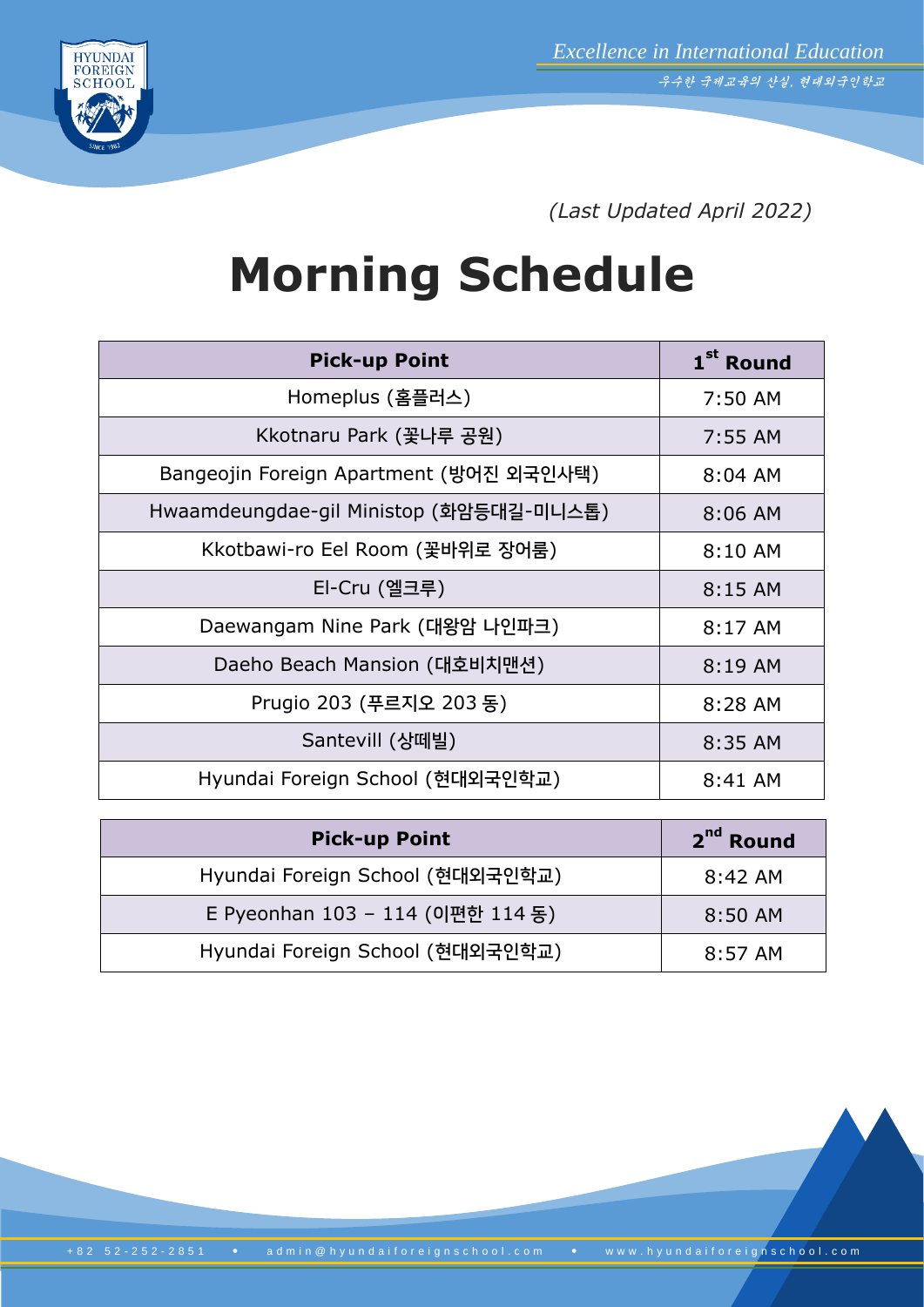

## **Afternoon Schedule - No Clubs Weeks**

| <b>Drop-off Point</b>                | 1 <sup>st</sup> Round |
|--------------------------------------|-----------------------|
| Hyundai Foreign School (현대외국인학교)     | 3:35 PM               |
| Santevill (상떼빌)                      | 3:40 PM               |
| E Pyeonhan 103 - 114 (이편한 103 동)     | 3:46 PM               |
| Prugio 110 - I Park 107 (아이파크 107 동) | 3:48 PM               |
| Hyundai Foreign School (현대외국인학교)     | 3:51 PM               |

| <b>Drop-off Point</b>                   | 2 <sup>nd</sup> Round |
|-----------------------------------------|-----------------------|
| Hyundai Foreign School (현대외국인학교)        | 3:52 PM               |
| Hillstate (힐스테이트)                       | 4:03 PM               |
| Kkotnaru Park (꽃나루 공원)                  | 4:05 PM               |
| Bangeojin Foreign Apartment (방어진 외국인사택) | $4:14$ PM             |
| Hwaamdeungdae-gil Ministop (화암등대길-미니스톱) | $4:16$ PM             |
| Kkotbawi-ro Eel Room (꽃바위로 장어룸)         | 4:20 PM               |
| El-Cru (엘크루)                            | 4:25 PM               |
| Daewangam Nine Park (대왕암 나인파크)          | 4:27 PM               |
| Daeho Beach Mansion (대호비치맨션)            | $4:29$ PM             |

+ 8 2 5 2 - 25 2 - 28 5 1 · a d m in @ h y u n d a if or e ign s c h o o l . c o m · · · · · w w w . h y u n d a if or e i g n s c h o o l . c o m